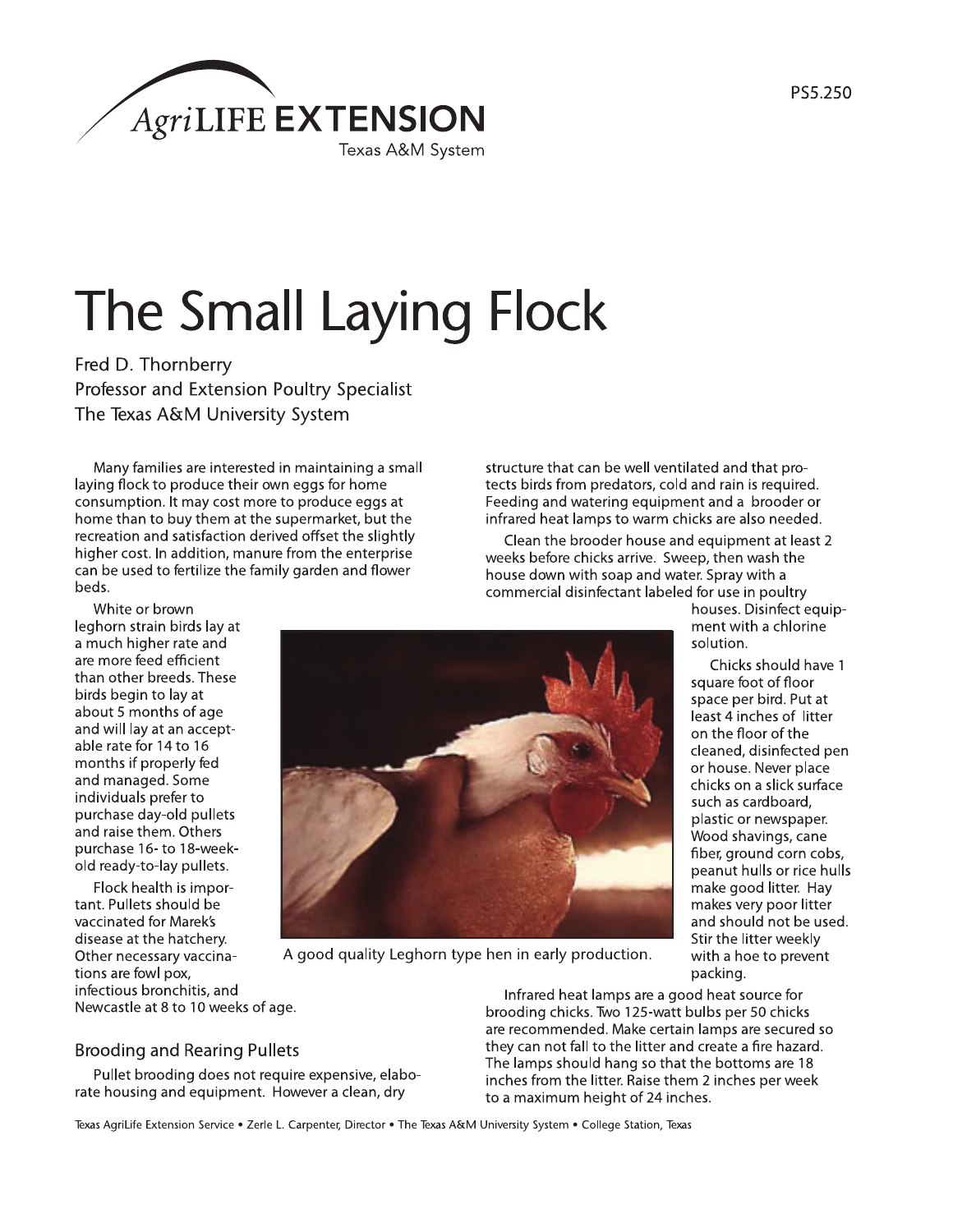If a gas or electric hover-type brooder is used, it should operate at a temperature of 88 to 92 degrees F at the thermostat or at the location of the manufacturer's thermometer. Gradually reduce the thermostat temperature 5 degrees each week until the pullets are 3 to 4 weeks old or until the outside temperature reaches 70 degrees F. Allow at least 10 square inches of brooding space per chick under the hover.

Various materials (cardboard, building paper, etc.) can be used to make a brooder guard to circle the brooding area. The brooder guard should be approximately 18 inches high and 5 to 7 feet in diameter. It is used to keep young chicks near the heat source. When chicks are 7 days old, remove the guard and allow them the full freedom of the pen.

When pullets are 3 to 4 weeks of age and fully feathered, heat seldom is required. After the brooding period, do not expose pullets to artificial light until 18 weeks of age. At 8 weeks of age, pullets should be given 2 square feet of floor space or allowed to range outside the pullet house during the day. Pullets and hens usually can be kept out of gardens and other fenced areas by clipping the flight feathers on one wing. Check birds monthly for mites and lice. Treat them with an approved insecticide if needed.

## **Feeding Pullets**

Optimum pullet performance is dependent on proper nutrition. It is essential that chicks be fed a high quality 18 percent protein pullet starter containing a coccidiostat for the first 8 weeks. They can then be maintained on a 16 percent protein pullet developer until the first egg is laid.

Clean, potable water and feed must always be available. Add poultry vitamins, at the recommended level, to the drinking water the first week to ensure that birds have sufficient vitamins and to prevent leg problems.



**Good health is dependent on clean, potable water.**

All chicks should be able to eat at the same time. One pie pan for feed and one chick waterer per 30 chicks are needed the first 7 days. Afterward, one tube-type feeder and one 2-gallon waterer are needed. Waterers should be rinsed daily and scrubbed twice weekly. Keep feeders and waterers adjusted so that the trough position is level with the back height of the birds.

#### **Layer Housing**

Small laying flocks are generally floor housed or allowed to range rather than kept in cages. Fly control can be a problem where layers are caged. Housing requirements for floor and free-range layers are simple and easy to arrange on most small family farms. Provide hens with 3 square feet of floor space per bird. Protect them from adverse weather conditions and predators. The structure must also protect feeders and be suitable for nests and a roost. Tube feeders and an automatic waterer are recommended for floor layers.



**A conventional poultry house for a small flock of pullets or laying hens.**

There should be one nest per four layers. Nests should be 24 inches above the litter. Roost width requirement is 8 inches per bird. Poles should be 14 inches apart and 18 to 36 inches above the litter.

The dropping pit beneath the roost should be screened to keep the layers out and minimize internal parasite problems. The manure must be kept dry to prevent fly problems.

The house, including nests, must be thoroughly cleaned and disinfected between flocks. The disinfectant must be one labeled for use in poultry housing. An approved insecticide should be applied to the interior to eliminate external parasites. Cover the clean floor with 4 inches of fresh litter before a new flock is housed.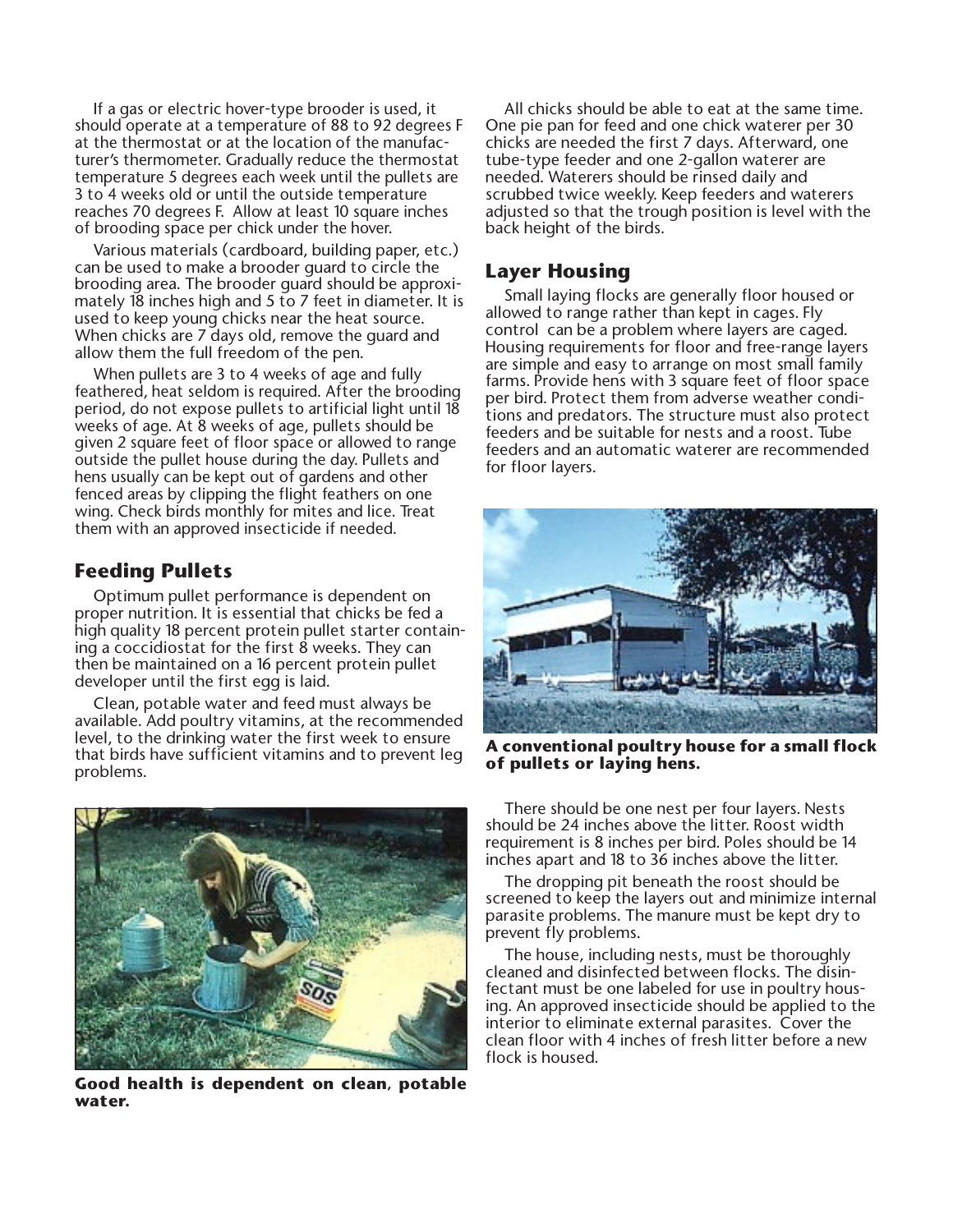

**Typical nests for the small laying flock.**

## **Layer Management & Nutrition**

Increasing day length stimulates maturing pullets to lay. At about 18 weeks of age, pullets should be placed on a 14-hour day length. At 50 percent production the birds should be given 16 hours of light and be maintained on this day length the remainder of their productive lives. A time clock and one 60 watt bulb per 200 square feet of floor space will provide the necessary supplemental light.

At the first egg, the birds should be full fed a 16 to 18 percent protein laying ration containing 3.5 percent calcium. Other feeds, including corn or milo, should not be fed.

Only healthy pullets should be housed. Remove unhealthy hens from the flock. Cannibalism, should it occur, can usually be stopped by applying a commercially available anti-peck preparation. Check layers monthly for mites and lice, and treat them with an approved insecticide when necessary.

#### **Eggs**

Nesting material such as shavings or hay should be placed in the nests and replaced frequently to keep eggs clean. Collect eggs twice daily and cool them rapidly to preserve egg quality. Store eggs small end down.

## **Production Pointers**

- 1. Keep backyard poultry away from the pullet and laying flock.
- 2. Prevent water leaks and keep litter in good condition and manure dry at all times.
- 3. Keep birds comfortable and protect them against adverse environmental conditions.
- 4. Feed only recommended, good quality, "all-in-one" manufactured feeds. Do not feed a layer feed to pullets less than 16 weeks of age.
- 5. Clean and sanitize waterers weekly.
- 6. Observe birds carefully and contact your county Extension agent or hatchery if they appear sick.
- 7. Wild birds and rodents can carry diseases and parasites. Keep them away from pullets and layers.
- 8. For best results, the laying hen flock should be replaced with new pullets after 14 to 16 months of lay.
- 9. Treat birds for worms with an approved wormer if they appear unthrifty.